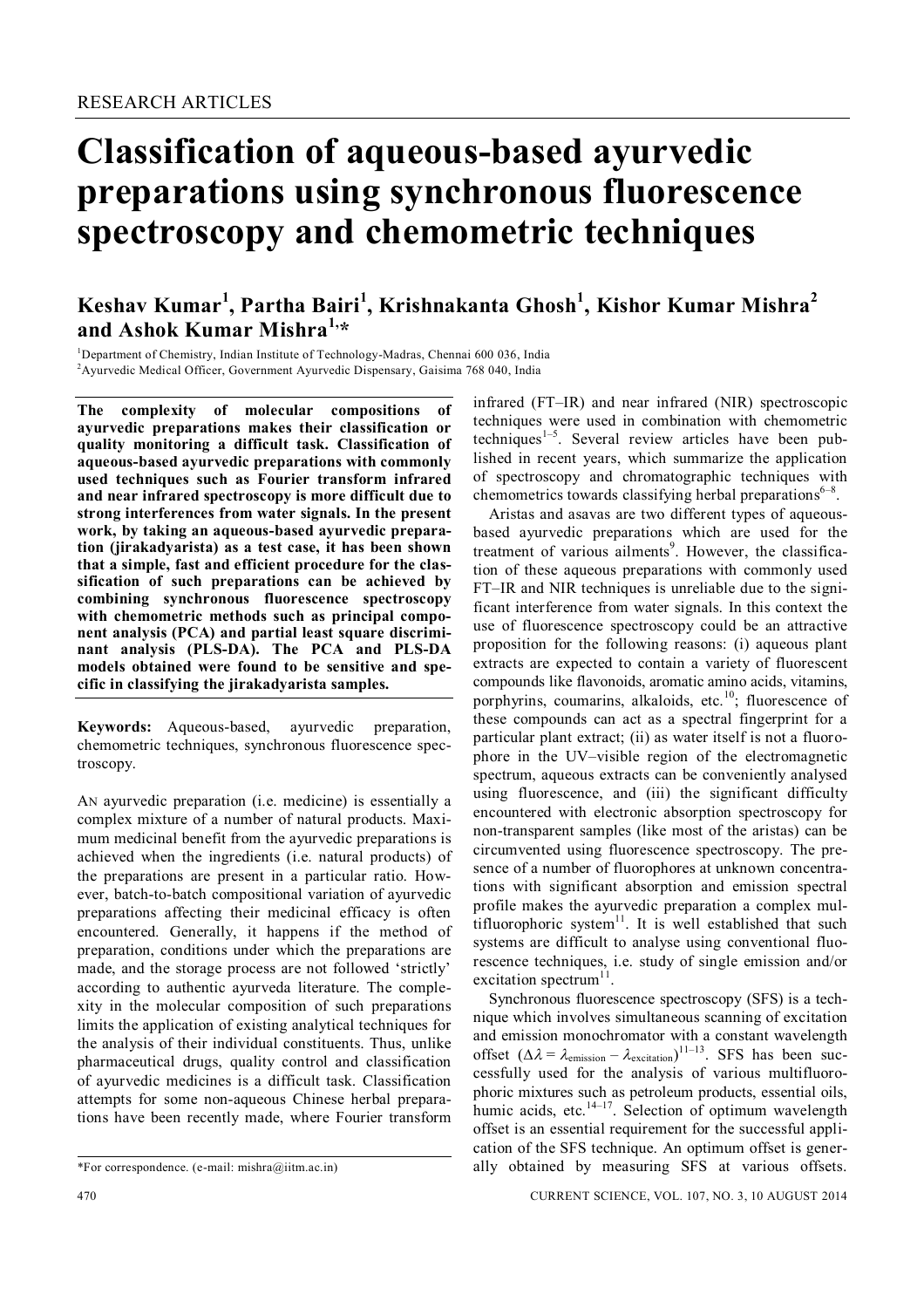Excitation–emission matrix fluorescence (EEMF) spectroscopy is another technique which is commonly used for the analysis of multifluorophoric mixtures<sup>18</sup>. However, there are two issues with EEMF: (i) data acquisition is a time-consuming process, and (ii) problem of handling the Rayleigh scattering signals<sup>19</sup>. Therefore, in the present work SFS was preferred over EEMF spectroscopy.

The present work is aimed at achieving a simple and fast procedure for the classification of aqueous-based ayurvedic preparations by combining SFS with chemometric techniques. To the best of our knowledge there are no reports in the literature where any attempts have been made for the classifications of aqueous-based ayurvedic preparations using fluorescence spectroscopy and chemometric techniques. In the present work, jirakadyarista, an aqueous-based ayurvedic preparation used for treating puerperal disease, burning sensation in the extremities, diarrhoea, dyspepsia, etc. was taken as the test case. Further, jirakadyarista was chosen because it is available locally under several brand names. Specific objective of the present work is to achieve classification of jirakadyarista from non-jirakadyarista samples by combining SFS with chemometric methods such as principal component analysis (PCA; an unsupervized classification technique)<sup>20–22</sup> and partial least square discriminant analysis (PLS-DA; a supervized classification technique)<sup>21,23-25</sup>. Another minor objective of the present work is to achieve classification of various samples of the jirakadyarista group with respect to a standard reference sample by subjecting SFS data to PCA.

#### **Materials and methods**

# *Chemicals, sample preparation and need of reference (i.e. authentic) sample*

For our study, ten jirakadyarista and seven non-jirakadyarista samples were collected. In this article, the names of the brands have been omitted; the jirakadyarista samples have been labelled as J1 to J10 and non-jirakadyarista samples as NJ1 to NJ7. The selected jirakadyarista and non-jirakadyarista samples are dark and highly concentrated liquids. In order to use fluorescence as a tool, it is necessary that light passes through the fluorescence cuvette (1 cm path length) with reasonable transparency of resolution in the UV–vis wavelength range. This was achieved by adjusting the optical density to 0.3 at 300 nm. Optical density normalization has certain advantages over uniform dilution, e.g. (i) it will reduce the chances of misclassification in the cases where two or more samples belong to the same group (i.e. relative ratio of the constituents are same), but differ in their level of dilution and (ii) adjusting optical density to 0.3 will reduce the inner filter effects.

Jirakadyarista sample J1 is an authentic reference sample, which was prepared by following the procedure

given in the ayurvedic literature<sup>9</sup>. The composition of the reference sample and method of preparation are given in Appendix 1. In the present work, reference sample (J1) was used as a marker to find the group to which the jirakadyarista samples belong and it was also used to classify jirakadyarista samples obtained from different brands. The use of reference sample is necessary because in an unsupervized technique such as PCA, no a priori information is available about the group to which a sample belongs. Therefore, reference sample can be used as a marker to find the cluster of jirakadyarista samples. Moreover, distance (e.g. Euclidean distance) of various jirakadyarista samples from the reference sample could be used to find their relative quality.

#### *Instrument and data acquisition*

SFS of all the 17 samples (10 jirakadyarista + 7 nonjirakadyarista) was recorded using Hitachi F-4500 spectrofluorimeter with a 100 W xenon lamp as excitation source. Scan speed and PMT voltage were fixed at  $240$  nm s<sup>-1</sup> and 700 V respectively. Band passes for excitation and emission monochromators were kept at 10 nm. Conventional right-angle geometry was used for all measurements. SFS was recorded in the excitation wavelength range from 200 to 550 nm, with a step size of 0.2 nm at  $\Delta\lambda$  of 30–150 nm with a step of 10 nm. In order to find the optimum offset, PCA and PLS-DA were performed on SFS data collected at all the 13 different  $\Delta \lambda$  values. It was found that PCA and PLS-DA models achieved highest sensitivity and specificity with SFS data collected at  $\Delta\lambda$  of 110 nm. Therefore, in present work only the outcomes of PCA and PLS-DA of SFS data collected at  $\Delta \lambda$ of 110 nm are reported.

# *Principal component analysis*

PCA is an unsupervized pattern technique which reduces the dimension of a dataset without losing any important information<sup>20–22</sup>. Mathematically, PCA decomposes a data matrix *X* of dimension,  $I \times J$ , as the product of score matrix *T* of dimension,  $I \times L$ , and loading matrix *P* of dimension,  $J \times L$ .

$$
X = TP^T + E,\tag{1}
$$

where *I*, *J*, *L* and *E* are the number of samples, variables, number of factors (principal components; PC) and residual matrix respectively. The number of factors (*L*) should be less or equal to the minimum of sample (*I*) and variable (*J*), i.e.  $L \le \min\{I, J\}$ . Columns of the score matrix are orthogonal to each other, i.e.  $T^T T = D$ , where *D* is the diagonal matrix. Columns of the loading matrix are orthonomal to each other, i.e.  $P^{T}P = I$ , where *I* is the identity matrix. Superscript *T* indicates transpose of the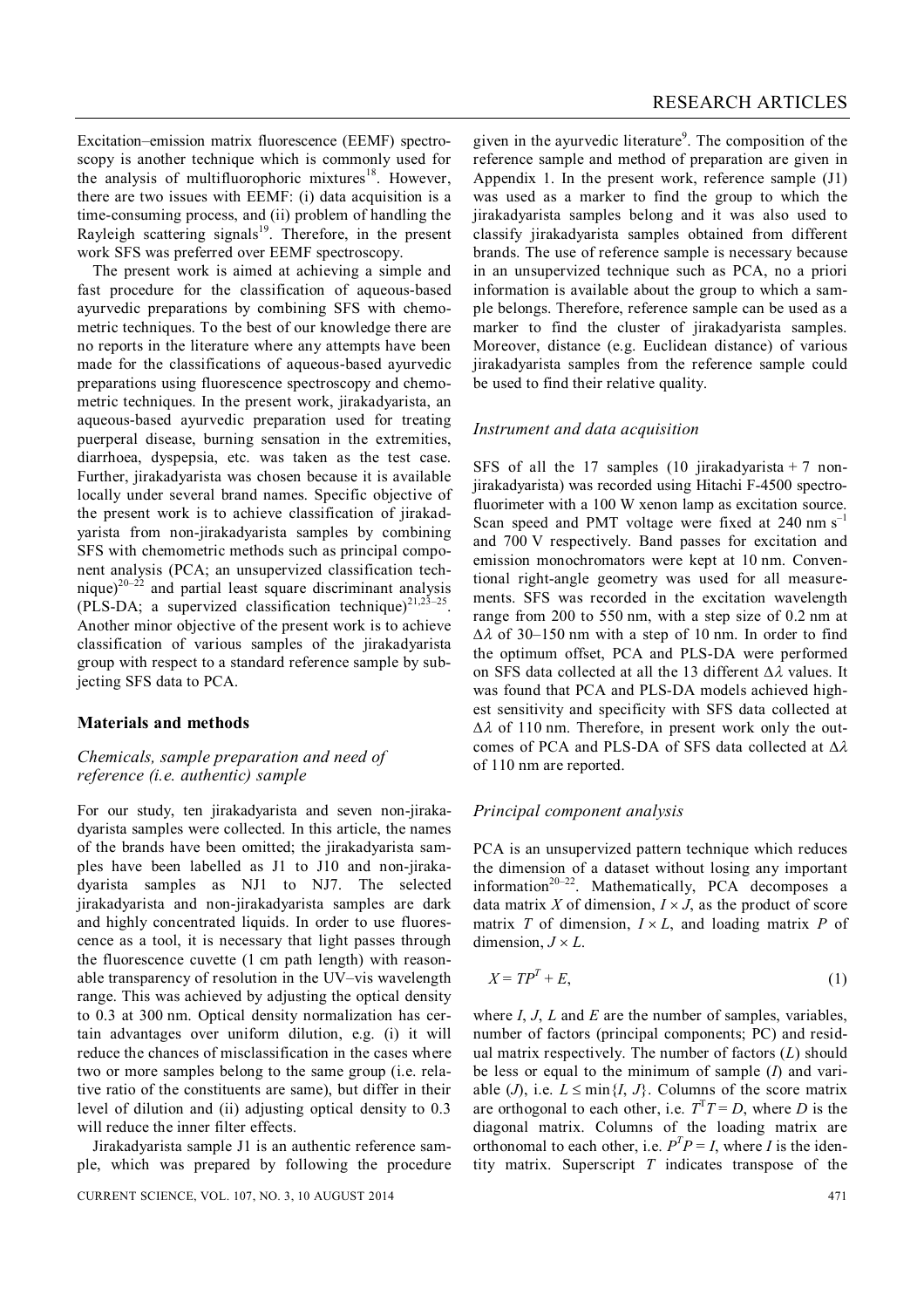# RESEARCH ARTICLES

matrix. Score matrix contains information on how samples are related to each other and loading matrix contains information on how the variables are related to each other. First PC in the PCA contains maximum variation of the dataset followed by the second PC and so on. Score values of a PC can be plotted against the sample number or the score values of two or more PCs can be plotted against each other to see whether any pattern exists in the dataset.

#### *Partial least square discriminant analysis*

PLS-DA is a supervized pattern recognition technique<sup>21,23–25</sup> which is based on partial least square analysis (PLS) algorithm<sup>20,21,26</sup>. Unlike PCA which finds the factors that explain maximum variation of *X* block dataset (independent variables) without taking into account *Y* block dataset (dependent variables), PLS analysis finds the factors in such a way that it maximizes covariance between *X* and *Y* block datasets. When PLS is used for discriminant analysis, i.e. PLS-DA, *Y* matrix contains only logical values 1 and 0. The presence or absence of a sample in a group is indicated by 1 and 0 respectively. Mathematically, PLS analysis involves simultaneous decomposition of both *X* and *Y* matrices as given in eqs (2) and (3)

$$
X = TP^T + E,\tag{2}
$$

$$
Y = UQ^T + F,\tag{3}
$$

followed by a regression model relating *T* and *U* matrices, i.e.

$$
U = TB + G,\tag{4}
$$

where *T* and *U* are the score matrices, and *P* and *Q* are the loading matrices of *X* and *Y* matrices respectively. *B* is the regression matrix and *E*, *F* and *G* are the residual matrices. Dimensions of *X*, *Y*, *T*, *P*, *U* and *Q* are  $I \times J$ ,  $I \times K$ ,  $I \times L$ ,  $J \times L$ ,  $I \times L$  and  $K \times L$  respectively, where *I*, *J*, *K* and *L* are the number of samples, variables, groups and factors respectively. Matrix *U* does not contain logical values 0 and 1, which are used in *Y* matrix to indicate absence or presence of a sample in a group. Thus, a threshold value<sup>21,24</sup> is calculated using Bayes theorem<sup>24,27</sup> to discriminate one group from the other. Sensitivity and specificity are the measures of true positives (calculated using eq. (5)) and true negatives (calculated using eq. (6)) respectively $2^{1,28}$ . An ideal PLS-DA model should have high sensitivity and specificity.

Sensitivity = True positives/ (true positives + false negatives), (5)

Specificity = True negatives/ (true negatives + false positives). (6)

#### *Software used*

PCA and PLS-DA were carried out using PLS Toolbox 5.0.3 in MATLAB. Data were plotted using MATLAB R2008b.

# *Selection of samples and data arrangement for PCA and PLS-DA*

For the classification of jirakadyarista from non-jirakadyarista samples using PCA in an unsupervized manner, a calibration set C1 consisting of all the 17 samples was used. For evaluating the relative quality of jirakadyarista samples with respect to the reference sample, PCA was performed on a calibration set C2 consisting of only jirakadyarista samples (i.e. 10 numbers). For the PLS-DA (supervized) technique, a calibration set C3 of 11 samples consisting of J1, J2, J3, J4, J9, J10, NJ1, NJ2, NJ3, NJ4 and NJ4 was prepared. In order to validate the PLS-DA model, a validation set V1 of six samples consisting of J5, J6, J7, J8, NJ6 and NJ7 was also prepared. Data of C1, C2, C3 and V1 were arranged in matrices of dimensions  $17 \times 1751$ ,  $10 \times 1751$ ,  $11 \times 1751$  and  $6 \times 1751$ respectively, where 17, 10, 11 and 6 are the number of samples and 1751 is the number of spectral variables.

#### **Results and discussion**

SFS of the jirakadyarista and non-jirakadyarista samples collected at  $\Delta \lambda$  of 110 nm is shown in Figure 1. It can be seen that other than the variations in fluorescence intensities, there are no significant differences in SFS profiles which could be used to distinguish the jirakadyarista from the non-jirakadyarista samples or to achieve relative assessment of jirakadyarista samples. However, a reliable discrimination between the samples of different groups



**Figure 1.** SFS of jirakadyarista (J1–J10) and non-jirakadyarista (NJ1–NJ7) samples collected at  $\Delta \lambda = 110$  nm.

472 CURRENT SCIENCE, VOL. 107, NO. 3, 10 AUGUST 2014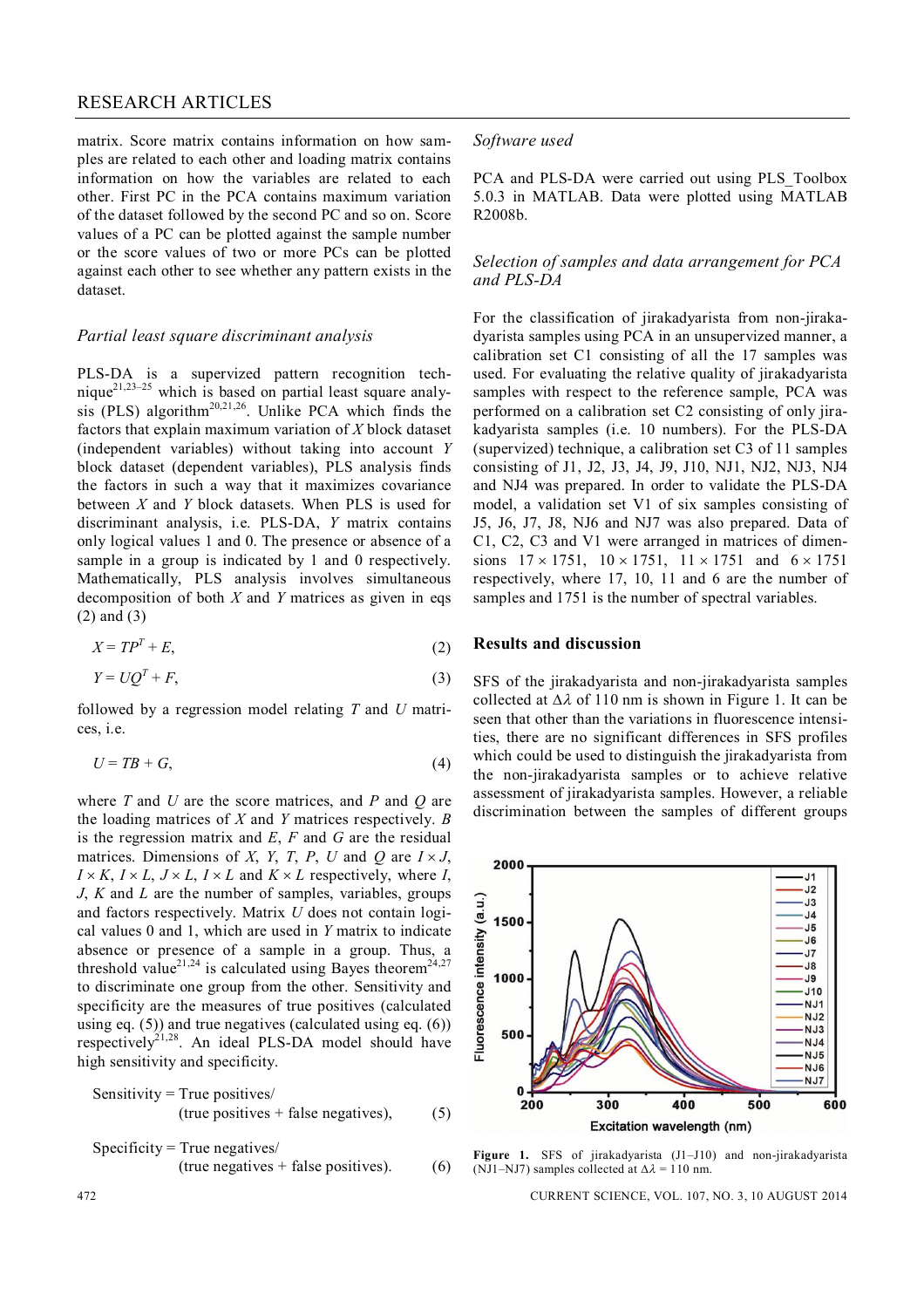can still be achieved successfully by analysing the spectral datasets with chemometric techniques such as PCA and PLS-DA. These techniques try to find the set of variables which can be used to discriminate the samples of different groups.

# *PCA to achieve unsupervized classification of jirakadyarista from non-jirakadyarista samples*

In order to achieve classification between the jirakadyarista and non-jirakadyarista samples group the normalized SFS data matrix  $(17 \times 1751)$ ; sample  $\times$  wavelength) of set C1 was subjected to PCA. A three-PC model was made. PCA model explained 99.49% variance of the dataset. The first (PC1), second (PC2), and third (PC3) PCs individually explained 96.37%, 2.51% and 0.61% variance of the datasets. The score values of PC1 were plotted against the sample index. It was found that although PC1 captured maximum variance of the dataset of C1, it had no discriminating information which could be used to differentiate jirakadyarista from non-jirakadyarista samples. Similarly, PC2 and PC3 individually did not provide any discrimination between the samples of different groups. The score plots obtained from the different combinations of PCs were also analysed. Among the three combinations, i.e. (i) PC1 and PC2, (ii) PC1 and PC3 and (iii) PC2 and PC3, the score plot of PC1 versus PC3 (Figure 2), provides correct classification between the jirakadyarista and non-jirakadyarista samples. The samples J1– J10 are found to cluster in the score range 17.856 to 21.470 along PC1 and score range  $-0.219$  to 0.653 along PC3. The presence of reference sample (J1) verifies that clustered samples belong to the group of jirakadyarista. All the non-jirakadyarista samples NJ1–NJ7 are found to be scattered randomly around the cluster of jirakadyarista samples. There are no particular patterns in the score values of the non-jirakadyarista samples and this mainly due



**Figure 2.** Classification of jirakadyarista samples  $(\nabla)$  from nonjirakadyarista samples  $(\blacksquare)$  by PCA model.

CURRENT SCIENCE, VOL. 107, NO. 3, 10 AUGUST 2014 473

to the fact that they are as different from each other as they are from the jirakadyarista samples. Moreover, the extent of separations (i.e. distances) of all the nonjirakadyarista samples except for the NJ4 is found to be significantly large.

Relatively small separation of NJ4 from the group of jirakadyarista samples could be attributed to the similarity in their spectral profile in the wavelength range 250– 550 nm (Figure 1). Classification results clearly show that the obtained PCA model is highly robust (i.e. sensitive and specific) in nature. Thus, it can be inferred that by combining SFS with PCA and using appropriate combinations of the PCs, it is possible to achieve classification of the aqueous-based ayurvedic preparations.

# *Classification of jirakadyarista samples with respect to the standard reference sample using PCA*

Normalized SFS data of calibration set C2 were subjected to PCA. A three-component PCA model was used to classify various jirakadyarista samples with respect to a reference sample. The three components PC1, PC2 and PC3 of the PCA model captured the 98.05%, 1.56% and 0.21% variance of the dataset respectively. Among various possible combinations of PCs, combination of PC1 and PC3 was used to classify various jirakadyarista samples with respect to a reference sample. This particular combination of PCs is preferred because it provides successful classification of jirakadyarista from non-jirakadyarista samples. PC1 vs PC3 score plot of the PCA model of set C2 is shown in Figure 3. The Euclidean distance<sup>21,28</sup> between the reference sample and the other jirakadyarista samples in the score plot was calculated using

$$
d_{\text{ref}, j} = \sqrt{(t_{\text{Iref}} - t_{1j})^2 + (t_{\text{3ref}} - t_{3j})^2},
$$
 (7)

where  $d_{ref,j}$  is the Euclidean distance,  $t_{1ref}$  and  $t_{3ref}$  are the PC1 and PC3 score values of reference sample, and  $t_{1j}$  and



**Figure 3.** Classification of various jirakadyarista samples (J2–J10) with respect to reference jirakadyarista sample (J1) by PCA model.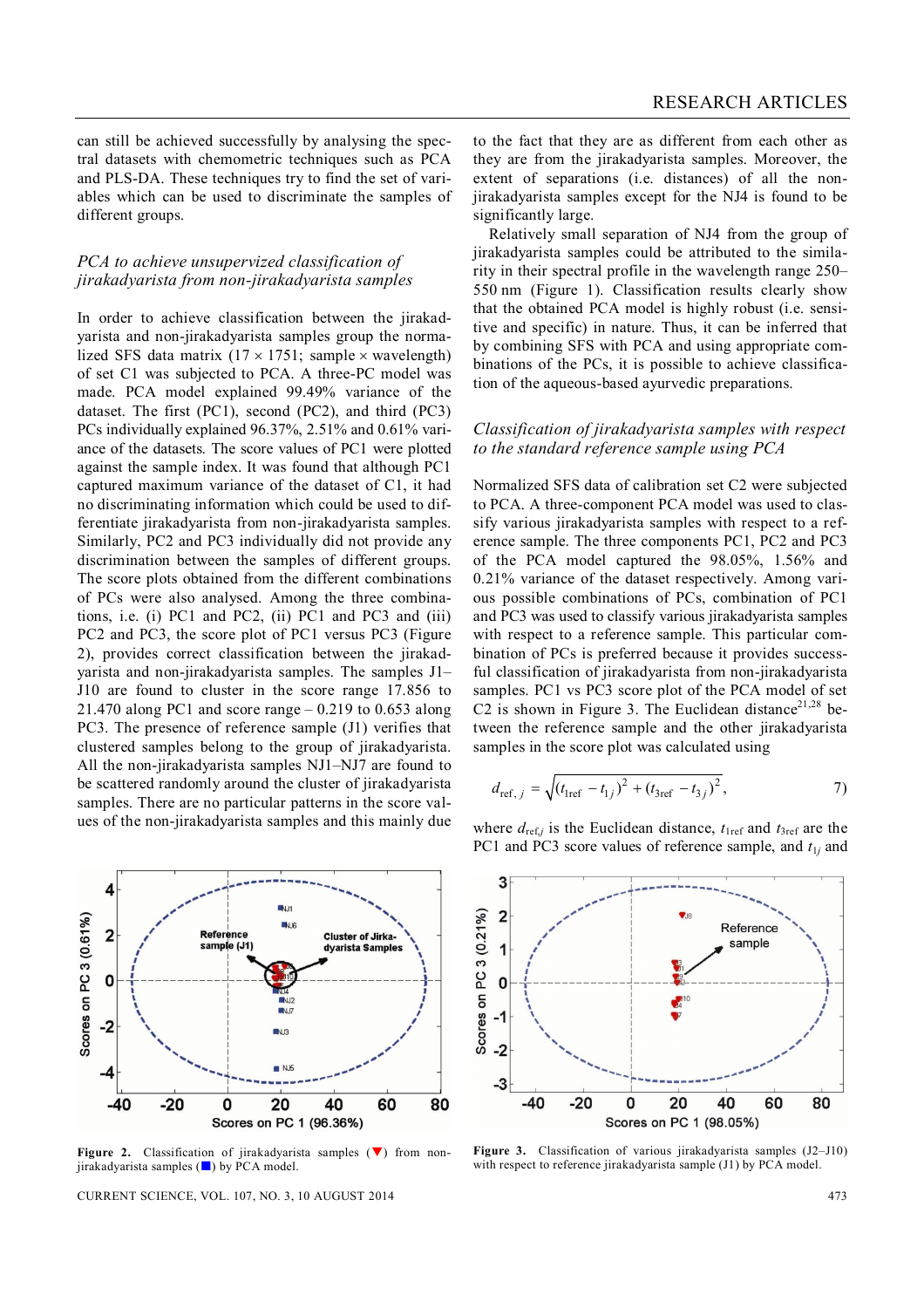*t*3*<sup>j</sup>* are the PC1 and PC3 score values of the *j*th jirakadyarista sample. The calculated distances are summarized in Table 1.

It can be seen that samples J2, J3 and J9 are relatively close to reference sample J1. Therefore, it could be expected that the composition of these three jirakadyarista samples is similar to that of the reference sample. By contrast, Euclidean distance between J8 and J1 is highest; this probably indicates that the composition of J8 is different from the reference jirakadyarista sample. Distances of jirakadyarsita samples J2–J9 from the reference sample (J1) can be arranged in the following order  $J8 > J7 > J6$  $J4 > J5 > J10 > J3 > J9 > J2$ . Euclidean distance of a test sample from the reference sample is expected to be correlated with the difference in the composition of the test sample from the reference. The implication of this observation towards the efficacy of the medicine can be a topic of further investigation. Nevertheless, here we propose a methodology for the classification of a particular ayurvedic preparation obtained from different brands.

# *PLS-DA to achieve supervized classification of jirakadyarista from non-jirakadyarista samples*

PLS-DA (supervized classification technique) was performed to achieve classification of jirakadyarista samples from non-jirakadyarista samples. In this approach a calibration model has been made with a priori information of the group to which a particular sample belongs; therefore, the results obtained in the supervized classification analysis are expected to be much better than those obtained from unsupervized methods (i.e. PCA). To carry out this exercise, SFS spectral data matrix of set C3 and the Y matrix of dimensions  $11 \times 1751$  and  $11 \times 1$  respectively, were subjected to PLS-DA. The *Y* matrix contains logical values 1 and 0, the value of 1 indicates that the sample belongs to the jirakadyarista group and the value of 0 indicates that the sample does not belong to the jirakadyarista group. The spectral dataset of C3 was preprocessed using the combination of Savgol derivative<sup>21,29</sup> (polynomial order: 1, window: 15, derivative order: 1) and autoscale<sup>21</sup>.

**Table 1.** Euclidean distance of various jirakadyarista samples (J2-J10) from the reference jirakadyarista sample (J1)

| $0$ umpro $\sqrt{9}$ |                    |  |
|----------------------|--------------------|--|
| Sample               | Euclidean distance |  |
| J2                   | 0.480              |  |
| J3                   | 0.886              |  |
| J4                   | 1.487              |  |
| J5                   | 1.370              |  |
| J6                   | 1.574              |  |
| J7                   | 1.797              |  |
| J8                   | 2.698              |  |
| J9                   | 0.657              |  |
| J10                  | 1.225              |  |
|                      |                    |  |

In the present work, leave one out cross validation (LOOCV) approach<sup>20,21</sup> was used to find the number of latent variables required to make a robust PLS-DA model without over-fitting the data. In the LOOCV approach, calibration models with different number of latent variables are made using all the samples of the calibration set except one and the obtained model is then used to predict the group to which the left out sample belongs. This procedure is repeated, so that every sample of the calibration set is left out and predicted once. The number of latent variables giving the maximum sensitivity and specificity is typically used to fit the PLS-DA model. In the present case, sensitivity and specificity for a four latent variable PLS-DA model was found to be one. Thus, a four latent variable PLS-DA model was preferred to achieve supervized classification of jirakadyarista from non-jirakadyarista samples. The obtained PLS-DA model explained 86% variance of the spectral dataset. Using Bayesian approach a threshold value was calculated which separates the jirakadyarista from the non-jirakadyarista samples. The threshold value is calculated in such a way that the true positives (sensitivity) and true negatives (specificity) are maximized. The variation of sensitivity and specificity with threshold values was studied using the threshold plot (Figure 4 *a*). It can be seen that the PLS-DA model achieves maximum sensitivity and specificity at the threshold value of  $\sim 0.44$ . The receiver operating characteristic  $(ROC)^{21,28}$  curve of the PLS-DA model, which represents the variation of sensitivity and specificity with



**Figure 4.** (*a*) Threshold plot and (*b*) ROC curve of PLS-DA model.

474 CURRENT SCIENCE, VOL. 107, NO. 3, 10 AUGUST 2014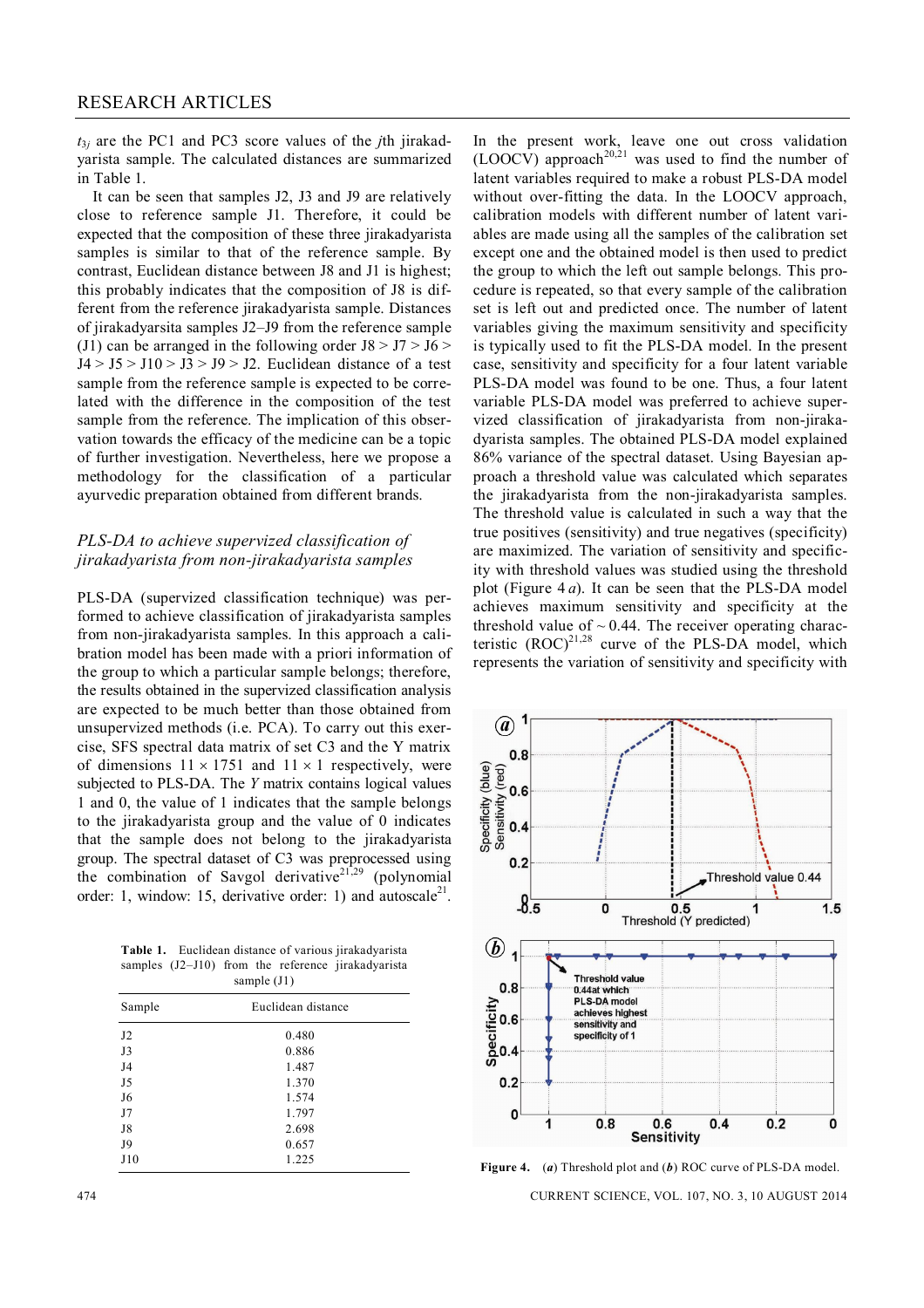

**Figure 5.** PLS-DA model for the supervised classification of jirakadyarista samples  $(\blacktriangledown)$  from non-jirakadyarista samples ( $\Box$ ). Results of validation step are also shown; PLS-DA model made correct classification for all the samples  $(\bullet)$  of validation set V1.



**Figure 6.** Scheme of achieving the classification of aqueous-based ayurvedic preparations using the combination of SFS and chemometric methods.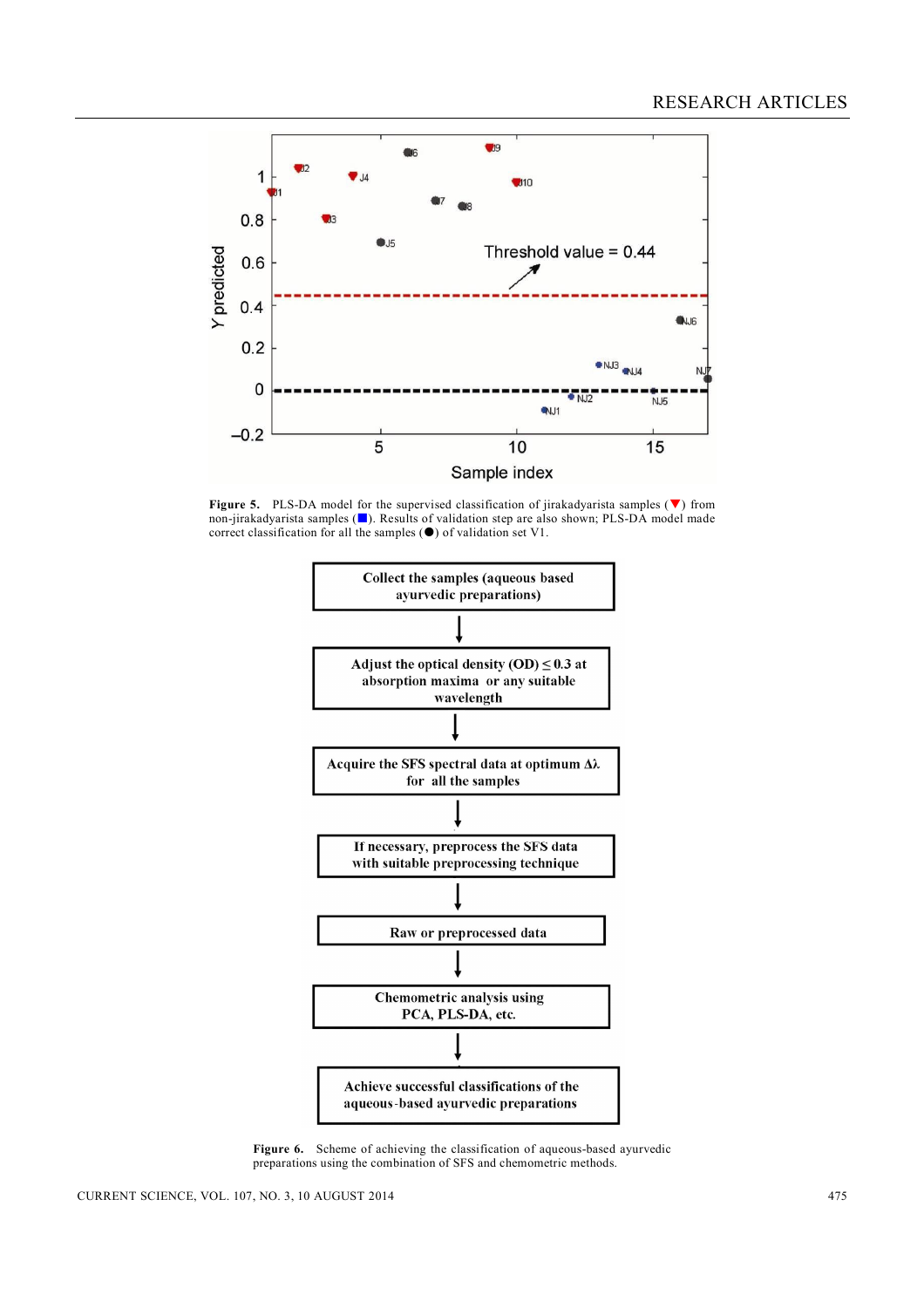each other as the threshold value changes is shown in Figure 4 *b*. It can be seen that ROC curves of the present PLS-DA model mainly consist of vertical and horizontal lines with an area of close to one. It shows that *Y* values are not predicted randomly and the obtained PLS-DA model is a genuine classifier. The predicted *Y* values are plotted against the sample indices in Figure 5. Samples with predicted *Y* values greater than 0.44 are classified as jirakadyarista. The PLS-DA model made 100% correct classification for the jirakadyarista and non-jirakadyarista samples.

In order to test the classification ability of the PLS-DA model, a validation set V1 of six samples (J5, J6, J7, J8, NJ6 and NJ7) was used; results of the validation set are also given in Figure 5. For all the four jirakadyarista samples (J5, J6, J7 and J8) of the validation set, the predicted *Y* values are found to be greater than 0.65 and for both the non-jirakadyarista samples (NJ6 and NJ7) the predicted *Y* values are found to be less than 0.35. It shows that the obtained PLS-DA gives the correct classification for the validation set V1. Sensitivity and specificity of the PLS-DA model for both validation and calibration sets are found to be one. Thus, it can be inferred that the PLS-DA model is highly robust in nature and capable of classifying even those samples which are not present in the calibration set.

The proposed scheme to achieve classification of the aqueous-based preparations using the SFS and chemometric methods, i.e. PCA and PLS-DA has been summarized in Figure 6.

The results obtained clearly show that by combining SFS with chemometric methods, it is possible to achieve successful classification of jirakadyarista samples in supervized as well as in unsupervized manner.

# **Conclusions**

In the present work, by combining SFS with chemometric methods such as PCA and PLS-DA aqueous-based ayurvedic preparations (jirakadyarista samples) have been successfully classified. Analysis of such aqueous-based preparations is otherwise difficult with commonly used techniques such as FT–IR and NIR due to significant interferences from water signal. In addition, Euclidean distance of a test sample from the reference sample in a score plot of PCA has been used to achieve the classification of various samples with respect to a reference sample.

#### **Appendix 1**

The ingredients mentioned below were coarsely powdered and kasaya was prepared. The kasaya was strained and kept in a fermentation pot. Honey (sugar or jaggery can also be used) was dissolved, boiled, filtered and added.

The mouth of the pot, vessel or barrel was covered with an earthen lid and the edges sealed with clay-smeared cloth wound in seven consecutive layers. The container was kept either in a heap of paddy or in a special room to ensure that constant temperature was maintained during fermentation; since varying temperature may impede or accelerate fermentation. After the specified period, the lid was removed, and the contents examined to ascertain whether the process of fermentation has been completed. The fluid was first decanted and then strained after two or three days. When the fine suspended particles settled down, it was strained again and bottled.

#### *Ingredients of jirakadyarista*

Jiraka (*Cuminum cyninum*) 9.60 kg; water for decoction 49.152 l; guda (jaggery) 14.40 kg; dhataki (*Woodfordia fruticosa*) 768 kg; sunthi (*Zingiber officinale*) 96 kg; jatiphala (*Myristica fragrans*) 48 g; mustaka (*Cyperus rotundus*) 48 g; tvak (*Cinnamomum zeylanicum*) 48 g; ela (*Elettaria cardamomium*) 48 g; tejpatra (*Cinnamomum tamala*) 48 g; nagakesara (*Mesua ferrea* L.) 48 g; yamanika (*Trachyspermum ammi*) 48 g; kakkola (*Piper cubeba*) 48 g and devapuspa (*Syngium aromaticum*) 48 g.

- 2. Xu, L., Shi, P., Ye, Z., Yan, S. and Yu, X., Rapid analysis of adulterations in Chinese lotus root powder (LRP) by near-infrared (NIR) spectroscopy coupled with chemometric class modeling techniques. *Food Chem.*, 2013, **141**, 2434–2439.
- 3. Dharmraj, S., Jamaludin, A. S., Razak, H. M., Valliappan, R., Ahmed, N. A., Harn, G. L. and Ismali, Z., The classification of *Phyllanthus niruri* Linn. according to location by infrared spectroscopy. *Vib. Spectrosc*., 2006, **41**, 68–72.
- 4. Mao, J. and Xu, J., Discrimination of herbal medicines by molecular spectroscopy and chemical pattern recognition. *Spectrochim. Acta, Part A*, 2006, **65**, 497–500.
- 5. Wang, L., Lee, F. S. C. and Wang, X., Near-infrared spectroscopy for classification of licorice (*Glycyrrhizia uralensis* Fisch) and prediction of the glycyrrhizic acid (GA) content. *LWT–Food Sci. Technol.*, 2007, **40**, 83–88.
- 6. Bansal, A., Chhabra, V., Rawal, R. K. and Sharman, S., Chemometrics: a new scenario in herbal drug standardization. *J. Pharm. Anal.*, 2014; http://dx.doi.org/10.1016/j.jpha.2013.12.001
- 7. Gad, H. A., El-Ahmady, S. H., Abou-Shoer, M. I. and Al-Azizi, M. M., Application of chemometrics in authentication of herbal medicines: a review. *Phytochem. Anal.*, 2013, **24**, 1–24.
- 8. Rohman, A., Nugroho, A., Lukitaningsih, E. and Sudajadi, Application of vibrational spectroscopy in combination with chemometric techniques for authentication of herbal medicine. *Appl. Spectrosc. Rev.*, 2014, **49**, 603–613.
- 9. Shastri, A. and Shastri, R., *Bhaishajya Ratnavali*, Chowkkamba Sanskrit Academy, Varanasi, 1987.
- 10. Wolfbeis, O. S., *Molecular Luminescence Spectroscopy*, John Wiley, New York, 1985, pp. 167–370.
- 11. Patra, D. and Mishra, A. K., Recent developments in multicomponent synchronous fluorescence scan analysis. *Trends Anal. Chem*., 2002, **21**, 787–798.

476 CURRENT SCIENCE, VOL. 107, NO. 3, 10 AUGUST 2014

<sup>1.</sup> Fu, H., Huang, D., Yang, T., She, Y. and Zhang, H., Rapid recognition of Chinese herbal pieces of *Areca catechu* by different concocted processes using Fourier transform mid-infrared and nearinfrared spectroscopy combined with partial least-squares discriminant analysis. *Chin. Chem. Lett.*, 2013, **24**, 639–642.